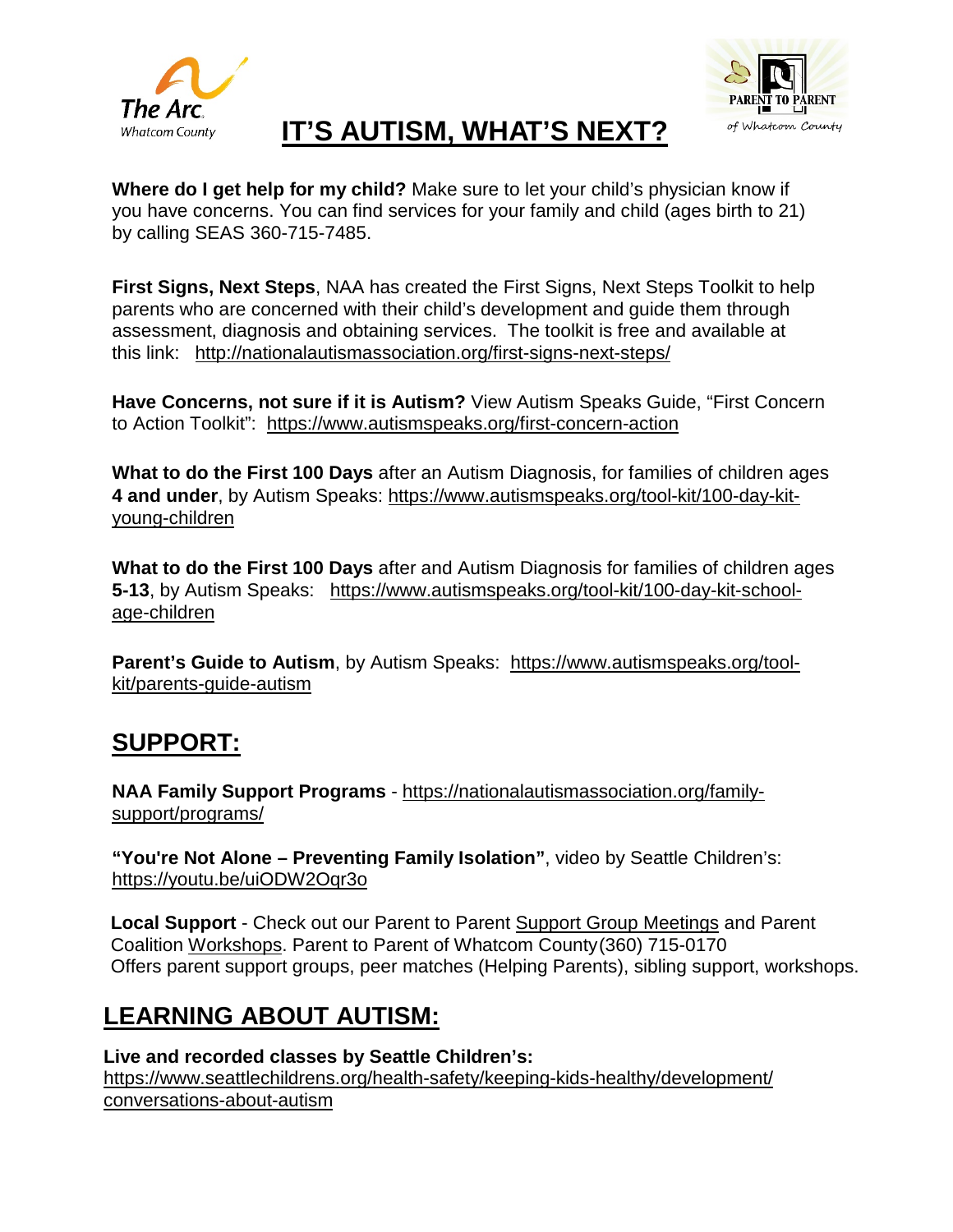## **On-Line Webinars by OCALI:** <http://www.autisminternetmodules.org/>

## **On-line webinars by The Johnson Center:** <http://ariconference.com/>

**Toolkits by Organization for Autism Research:** https://researchautism.org/how-wehelp/families/resources/

**Toolkits by Autism Speaks:** Toolkits on sleep, behavior, dentist, haircuts, friends, siblings, grandparents, toilet training, and much more: [https://www.autismspeaks.org/parent?audience\[2111\]=2111&life\\_stage\[1046\]=1046&a](https://www.autismspeaks.org/parent?audience%5b2111%5d=2111&life_stage%5b1046%5d=1046&audience%5b2111%5d=2111) [udience\[2111\]=2111](https://www.autismspeaks.org/parent?audience%5b2111%5d=2111&life_stage%5b1046%5d=1046&audience%5b2111%5d=2111)

#### **Webinars by NAA, register for free to watch:**

<https://nationalautismassociation.org/family-support/%20programs/autism-atrium/>

**On-Line Trainings by Autism Internet Modules (AIM)!** AIM modules are available at no cost. Each module guides you through case studies, instructional videos, pre- and post-assessments, a glossary, and much more. If you would like to receive credit for your time on AIM, certificate and credit options are available for a fee. <https://autisminternetmodules.org/>

**Autism videos, packets, downloads and more, by Sesame Street:**  <http://autism.sesamestreet.org/>

**Webinars and Research info by SPARK:** https://sparkforautism.org/discover/

## **UNDERSTANDING STATE AND FEDERAL SERVICES**

**"Understanding Developmental Disability Administration (DDA)"**, video by Seattle Children's: https://youtu.be/Aku2xTqUvbM

Sign up to receive **Bulletins by Informing Families, Building Trust** to understand state benefits and much more: <http://informingfamilies.org/category/bulletins/>

## **AUTISM QUESTIONS:**

**What autism services, therapies, and supports are available?** https://whatcomtakingaction.org/wp-content/uploads/2019/06/autism-services-2019- 06-25.pdf

**What is there for my child to do? How can they be involved in the community?** [https://whatcomtakingaction.org/2018/05/17/recreational-activities-for-children-with](https://whatcomtakingaction.org/2018/05/17/recreational-activities-for-children-with-special-needs-in-whatcom-county-wa/)[special-needs-in-whatcom-county-wa/](https://whatcomtakingaction.org/2018/05/17/recreational-activities-for-children-with-special-needs-in-whatcom-county-wa/)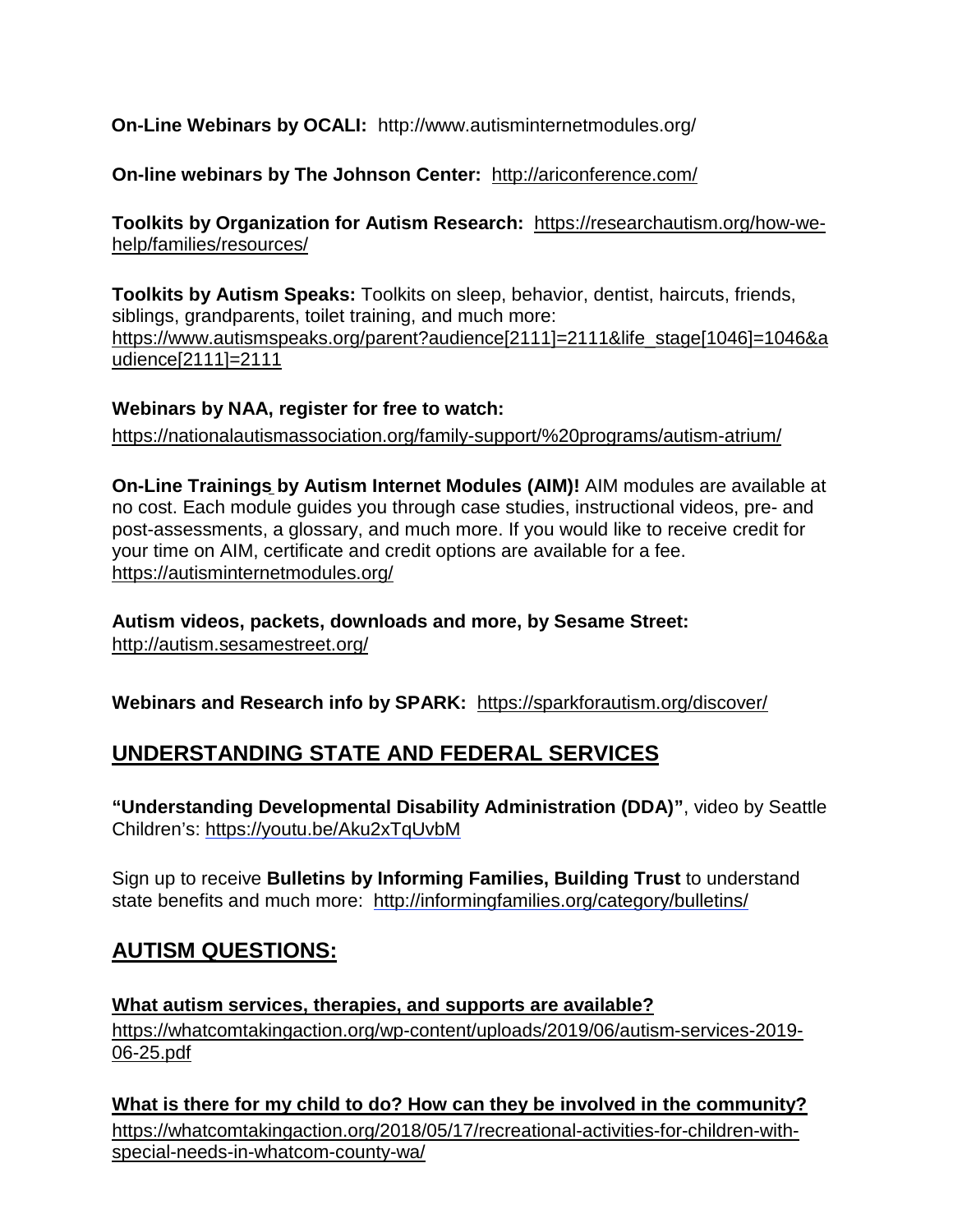#### **Where do I take my child with special needs to the dentist, get haircuts, specific clothing, therapy suggestions or to meeting other children and parents?**

Request to join ["P2P:Whatcom County"](https://www.facebook.com/groups/1289791781074855/) a closed Facebook Group, only for local families members and ask for suggestions from other parents who are going through a similar journey.

## **What wandering supports are available?**

[https://whatcomtakingaction.org/wp-content/uploads/2020/08/Safety-Wandering-](https://whatcomtakingaction.org/wp-content/uploads/2020/08/Safety-Wandering-CYSHCN-2020-06-26-1.pdf)[CYSHCN-2020-06-26-1.pdf](https://whatcomtakingaction.org/wp-content/uploads/2020/08/Safety-Wandering-CYSHCN-2020-06-26-1.pdf)

## **Where can I find support and how do I learn to advocate for what my child needs?**

**The Arc of Whatcom County** provides advocacy and support, 2602 McLeod Rd Bellingham, WA 98225, Phone: (360) 715-0170

**Washington Autism Alliance and Advocacy** mission is to dramatically improve access to autism insurance benefits and effective services in schools and communities. Phone: (425) 894-7231, e-mail: [info@WashingtongAutismAdvocacy.org](mailto:info@WashingtongAutismAdvocacy.org)

**Office of the Education Ombuds**, facilitate resolution of individual complaints regarding issues or concerns that impact any student in Washington's public school system and more. 1-866-297-2597 Phone interpreter services available, Fax: 206-729- 3251, [OEOinfo@gov.wa.gov](mailto:OEOinfo@gov.wa.gov)

**Resources:** Find our Resource Directory under "Resources" on [www.arcwhatcom.org/.](http://www.arcwhatcom.org/) **For help navigating and understanding local, state and federal resources**, contact The Arc of Whatcom County at **Phone:** (360) 715-0170 or <http://arcwhatcom.org/wp/about-the-arc/contact-us/>

**For a comprehensive [Resource Directory](https://whatcomtakingaction.org/2013/09/15/seas-resource-guide/)** and helpful informational tools, visit **[www.whatcomtakingaction.org](http://www.whatcomtakingaction.org/)**

**Find us on Facebook,** we have a public page with information and upcoming Parent to Parent and The Arc of Whatcom County meetings, workshops, and community events, <https://www.facebook.com/ParenttoParentWhatcom> and <https://www.facebook.com/ArcWhatcom>

We also have a closed Facebook group only for local parents/caregivers of children with autism and other disabilities, [P2P:Whatcom County](https://www.facebook.com/groups/1289791781074855/)